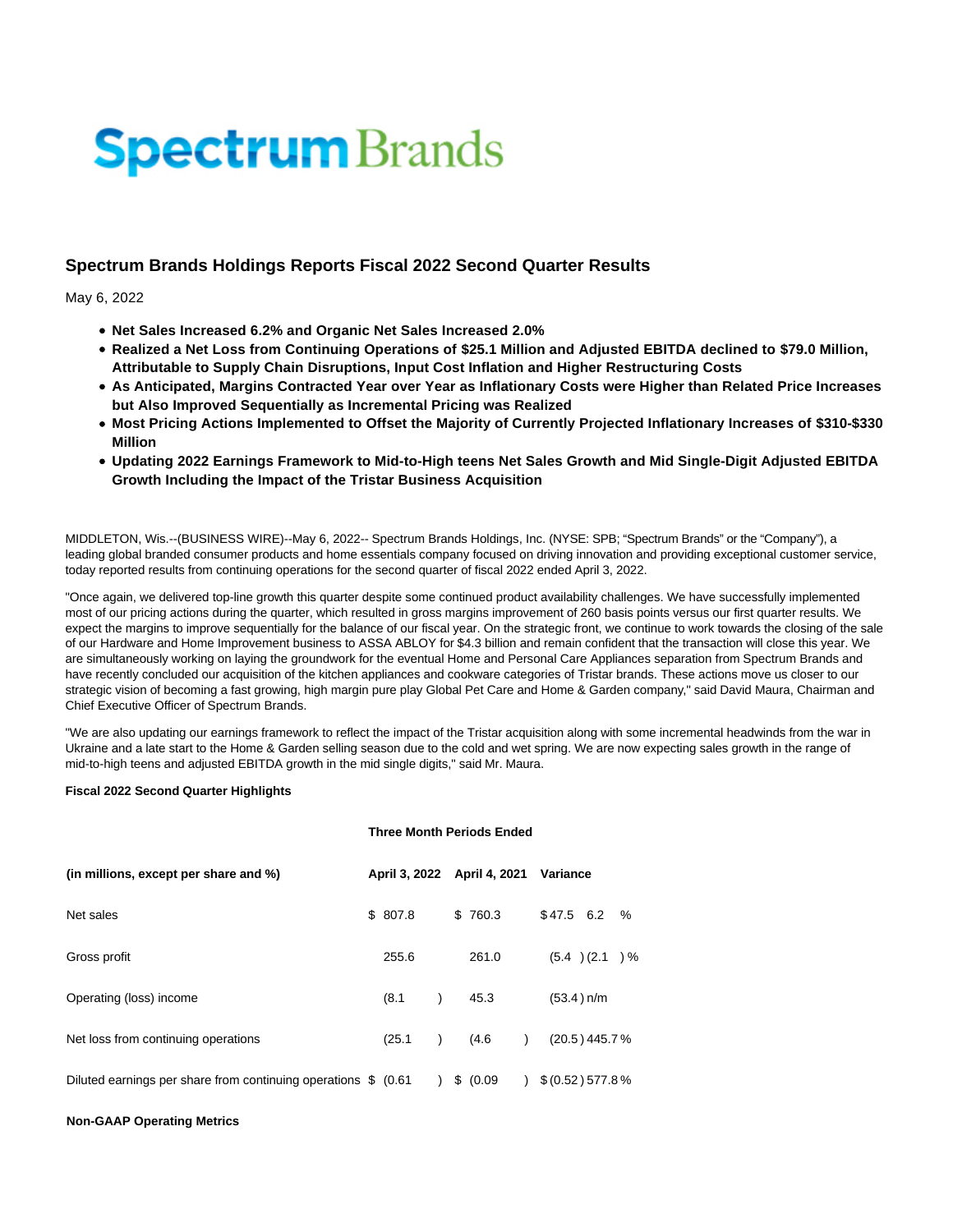| Adjusted EBITDA from continuing operations | \$79.0  | \$107.5 | \$ (28.5) (26.5) % |
|--------------------------------------------|---------|---------|--------------------|
| Adjusted EPS from continuing operations    | \$ 0.41 | \$ 0.87 | \$ (0.46) (52.9) % |

 $n/m = not meaningful$ 

- Net sales increased 6.2%. Excluding the impact of \$17.0 million of unfavorable foreign exchange rates and acquisition sales of \$49.1 million, organic net sales increased 2.0% from pricing actions related to increasing freight and input cost inflation despite difficult comparisons to prior year stimulus spending and reopening trends.
- Gross profit margin declined 270 basis points from a year ago due to accelerated freight and input costs pacing ahead of pricing adjustments, partially offset by improved productivity.
- Operating income decreased due to the gross profit margin decline further pressured by higher distribution costs, as well as continued investment in marketing and new product innovation, restructuring initiatives and strategic transactions.
- Net income and diluted earnings per share declines were primarily driven by decreases in operating income offset by lower interest expense.
- Adjusted EBITDA decreased 26.5% and adjusted EBITDA margin decreased 430 basis points attributable to the decrease in operating income.
- Adjusted diluted EPS decreased to \$0.41 per share due to lower operating income.

## **Fiscal 2022 Second Quarter Segment Level Data**

## **Home & Personal Care (HPC)**

## **Three Month Periods Ended**

| (in millions, except %)        |         |               | April 3, 2022 April 4, 2021 |         | Variance |             |     |            |  |
|--------------------------------|---------|---------------|-----------------------------|---------|----------|-------------|-----|------------|--|
| <b>Net Sales</b>               | \$316.1 |               |                             | \$297.9 |          | \$18.2      |     | 6.1%       |  |
| Operating (Loss) Income        | (19.8)  | $\rightarrow$ |                             | 11.5    |          | (31.3)      |     | n/m        |  |
| Operating (Loss) Income Margin | (6.3)   | %             |                             | 3.9     | ℅        | n/m         | bps |            |  |
| <b>Adjusted EBITDA</b>         | \$10.6  |               |                             | \$25.4  |          | \$(14.8)    |     | $(58.3)$ % |  |
| Adjusted EBITDA Margin         | 3.4     | %             |                             | 8.5     | ℅        | $(510)$ bps |     |            |  |

Reported net sales growth driven by the acquisition of home appliances and cookware business from Tristar Products, Inc. (the "Tristar Business"). Excluding acquisition sales from the Tristar Business of \$35.8 million and unfavorable foreign exchange impacts of \$11.4 million, organic net sales declined 2.1%. Continued momentum resulting in double digit growth in garment care was more than offset by declines in small kitchen appliances and personal care appliances categories.

Lower operating income, adjusted EBITDA, and margins were driven by accelerated freight and input cost inflation ahead of incremental pricing actions partially offset by productivity improvements with incremental transaction related costs further impacting operating income.

## **Global Pet Care (GPC)**

## **Three Month Periods Ended**

| (in millions, except %) |          | April 3, 2022 April 4, 2021 | Variance    |                    |
|-------------------------|----------|-----------------------------|-------------|--------------------|
| <b>Net Sales</b>        | \$295.1  | \$293.6                     | \$1.5       | %<br>$0.5^{\circ}$ |
| Operating Income        | 19.9     | 39.8                        | (19.9)      | (50.0) %           |
| Operating Income Margin | %<br>6.7 | %<br>13.6                   | $(690)$ bps |                    |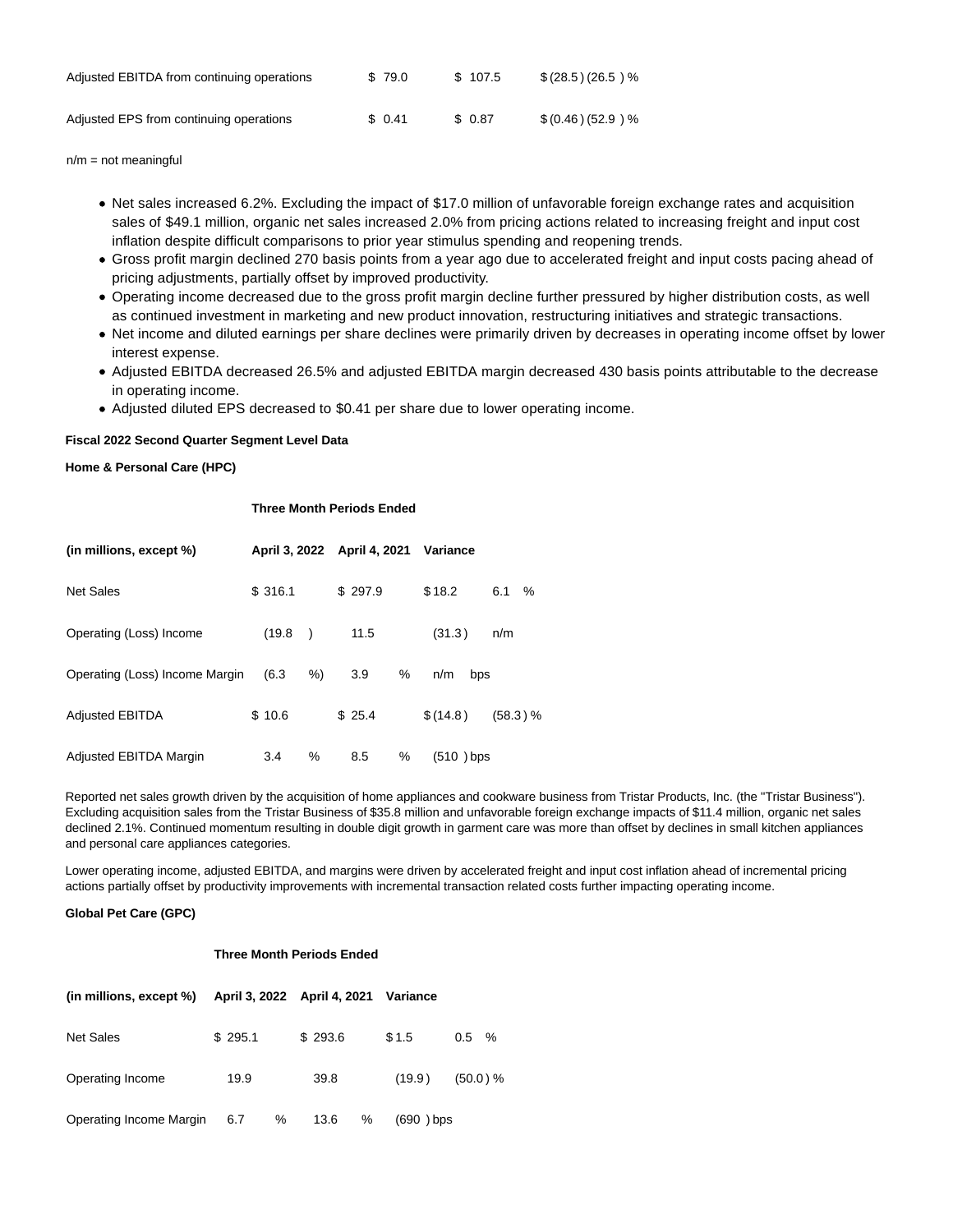| <b>Adjusted EBITDA</b> | \$40.6 |   | \$ 55.6 |   | \$(15.0)    | (27.0 ) % |
|------------------------|--------|---|---------|---|-------------|-----------|
| Adjusted EBITDA Margin | 13.8   | % | 18.9    | % | $(510)$ bps |           |

The increase in net sales was driven by strong growth in companion animals offset by softness in aquatics, as compared to higher than usual category sales last year due to US stimulus spending. The overall sales were helped by positive pricing but tempered by product availability delays. Excluding unfavorable foreign exchange impacts of \$5.6 million, organic net sales increased 2.4%.

Lower operating income, adjusted EBITDA, and margins were driven by increased freight and input cost inflation ahead of timing of incremental pricing actions, in addition to continued marketing and new product initiatives partially offset by productivity improvements. All planned pricing is now accepted and will be fully implemented by the middle of the third quarter.

# **Home & Garden (H&G)**

## **Three Month Periods Ended**

| (in millions, except %) | April 3, 2022 April 4, 2021 |   |         |      | Variance    |       |  |
|-------------------------|-----------------------------|---|---------|------|-------------|-------|--|
| <b>Net Sales</b>        | 196.6<br>\$                 |   | \$168.8 |      | \$27.8      | 16.5% |  |
| Operating Income        | 30.4                        |   | 29.9    |      | 0.5         | 1.7 % |  |
| Operating Income Margin | 15.5                        | % | 17.7    | $\%$ | $(220)$ bps |       |  |
| <b>Adjusted EBITDA</b>  | \$37.7                      |   | \$34.8  |      | \$2.9       | 8.3%  |  |
| Adjusted EBITDA Margin  | 19.2                        | ℅ | 20.6    | %    | $(140)$ bps |       |  |

 $n/m = not meaningful$ 

Net sales growth was driven by the impact of price increases and Rejuvenate acquisition sales of \$13.3 million. Excluding the impact of acquisition sales, organic net sales increased 8.6%. Organic sales were adversely impacted by unfavorable spring weather across key markets which reduced category POS during the quarter. Retailers also paused retail inventory build due to the wet and cold spring which delayed shipments to these customers.

Operating income and adjusted EBITDA increases were driven by price, with decreased margins attributable to higher freight and input cost inflation outpacing price increases and continued marketing and product development investments. The second half margins are expected to be significantly better as pricing has now caught up with inflation at the end of the second quarter.

#### **Conference Call/Webcast Scheduled for 9:00 A.M. Eastern Time Today**

Spectrum Brands will host an earnings conference call and webcast at 9:00 a.m. Eastern Time today, May 6, 2022. To access the live conference call, U.S. participants may call 877-604-7329 and international participants may call 602-563-8688. The conference ID number is 7792418. A live webcast and related presentation slides will be available by visiting the Event Calendar page in the Investor Relations section of Spectrum Brands' website at [www.spectrumbrands.com.](http://www.spectrumbrands.com/)

A replay of the live webcast also will be accessible through the Event Calendar page in the Investor Relations section of the Company's website. A telephone replay of the conference call will be available through Friday, May 20. To access this replay, participants may call 855-859-2056 and use the same conference ID number.

#### **Liquidity and Debt**

As of the end of the quarter, the Company had a cash balance of \$194 million and approximately \$3,289 million of debt outstanding, consisting of approximately \$2,020 million of senior unsecured notes, \$1,171 million of term loans and revolver draws and approximately \$98 million of capital leases and other obligations.

Proforma net leverage at the end of the second quarter was 5.2 times, compared to 4.7 times at the end of the previous quarter, as the trailing twelve month EBITDA declined and the company increased its outstanding balance on its Revolver Facility by \$310 million to support the Tristar Business acquisition.

## **Fiscal 2022 Earnings Framework**

Spectrum Brands is updating its Earnings Framework to include the impact of the war in Ukraine, the impact of unfavorable early season weather on H&G sales and the impact of the Tristar Business acquisition. Reported net sales growth is now expected to be in the mid-to-high teens in Fiscal 2022, with foreign exchange expected to have a negative impact based upon current rates.

The Company expects Fiscal 2022 adjusted EBITDA to increase in the mid single digits. The Company continues to expect \$310-\$330 million of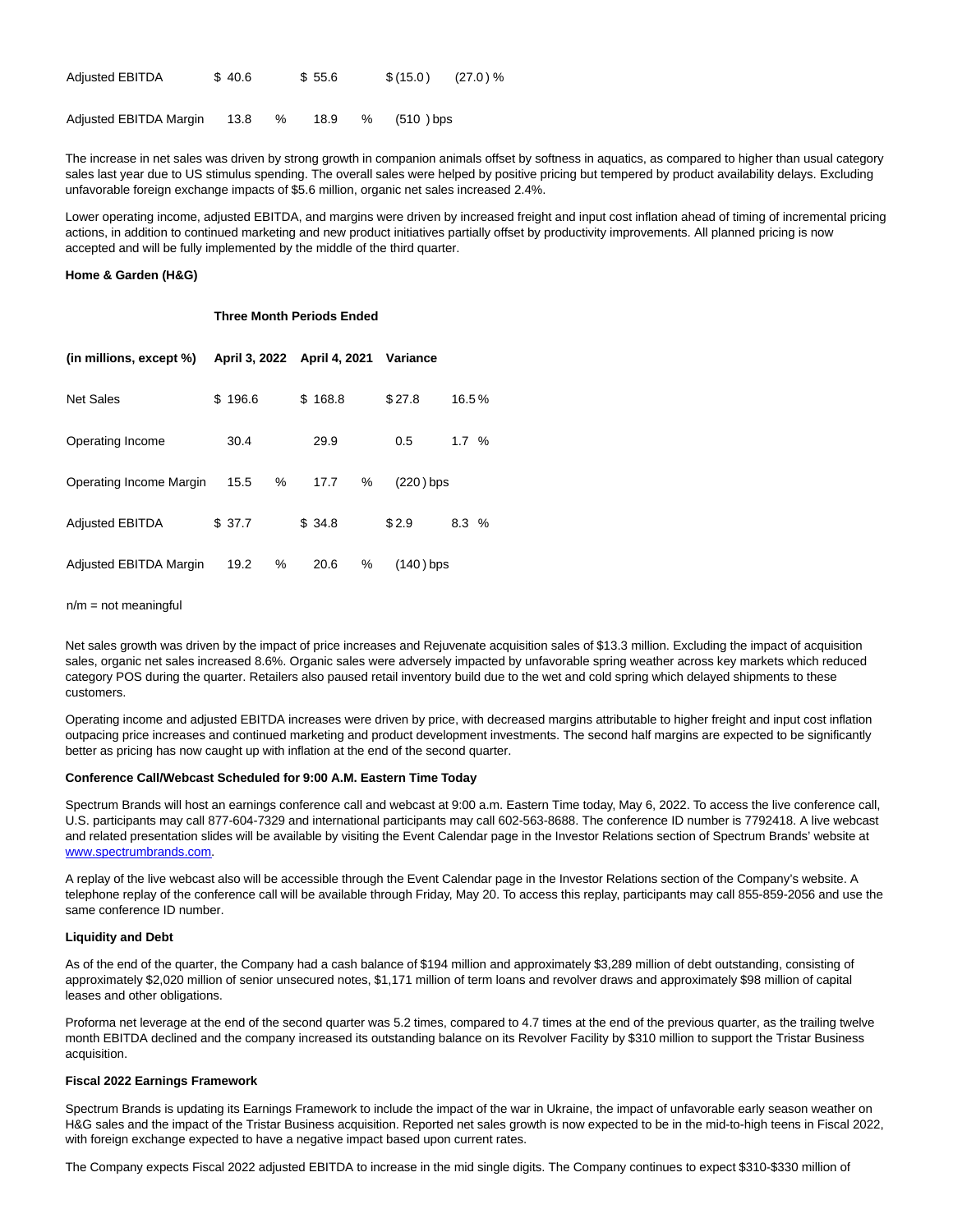additional inflation during Fiscal 2022 and intends to offset most of the high inflation through pricing actions.

From a capital structure perspective, the Company is reiterating a long-term net leverage target ratio of 2.0 - 2.5 times after full deployment of HHI proceeds.

#### **About Spectrum Brands Holdings, Inc.**

Spectrum Brands Holdings is a home-essentials company with a mission to make living better at home. We focus on delivering innovative products and solutions to consumers for use in and around the home through our trusted brands. We are a leading supplier of specialty pet supplies, lawn and garden and home pest control products, personal insect repellents, shaving and grooming products, personal care products, and small household appliances. Helping to meet the needs of consumers worldwide, Spectrum Brands offers a broad portfolio of market-leading, well-known and widely trusted brands including Tetra®, DreamBone®, SmartBones®, Nature's Miracle®, 8-in-1®, FURminator®, Healthy-Hide®, Good Boy®, Meowee!®, OmegaOne®, Spectracide®, Cutter®, Repel®, Hot Shot®, Rejuvenate®, Black Flag®, Liquid Fence®, Remington®, George Foreman®, Russell Hobbs®, Black+Decker®, PowerXL®, Emeril Legasse®, and Copper Chef®. For more information, please visit [www.spectrumbrands.com.](http://www.spectrumbrands.com/) Spectrum Brands – A Home Essentials Company™

## **Non-GAAP Measurements**

Management believes that certain non-GAAP financial measures may be useful in providing additional meaningful comparisons between current results and results in prior periods. Management believes that organic net sales provide for a more complete understanding of underlying business trends of regional and segment performance by excluding the impact of currency exchange rate fluctuations and the impact of acquisitions. In addition, within this release, including the supplemental information attached hereto, reference is made to adjusted diluted EPS, adjusted earnings before interest, taxes, depreciation and amortization (EBITDA), and adjusted EBITDA margin. Adjusted EBITDA is a metric used by management to evaluate segment performance and frequently used by the financial community which provides insight into an organization's operating trends and facilitates comparisons between peer companies, since interest, taxes, depreciation and amortization can differ greatly between organizations as a result of differing capital structures and tax strategies. Adjusted EBITDA also is one of the measures used for determining compliance with the Company's debt covenants. Adjusted EBITDA excludes certain items that are unusual in nature or not comparable from period to period. Adjusted EBITDA margin reflects adjusted EBITDA as a percentage of net sales of the Company. The Company's management uses adjusted diluted EPS as one means of analyzing the Company's current and future financial performance and identifying trends in its financial condition and results of operations. Management believes that adjusted diluted EPS is a useful measure for providing further insight into our operating performance because it eliminates the effects of certain items that are not comparable from one period to the next. An income tax adjustment is included in adjusted diluted EPS to exclude the impact of the valuation allowance against deferred taxes and other tax-related items in order to reflect a normalized ongoing effective tax rate. The Company provides this information to investors to assist in comparisons of past, present and future operating results and to assist in highlighting the results of on-going operations. While the Company's management believes that non-GAAP measurements are useful supplemental information, such adjusted results are not intended to replace the Company's GAAP financial results and should be read in conjunction with those GAAP results. Other Supplemental Information has been provided to demonstrate reconciliation of non-GAAP measurements discussed above to most relevant GAAP financial measurements.

#### **Forward-Looking Statements**

We have made, implied or incorporated by reference certain forward-looking statements in this document. All statements, other than statements of historical facts included or incorporated by reference in this document, without limitation, statements or expectations regarding our Global Productivity Improvement Program, our business strategy, future operations, financial condition, estimated revenues, projected costs, projected synergies, prospects, plans and objectives of management, information concerning expected actions of third parties are forward-looking statements. When used in this document, the words future, anticipate, pro forma, seeks, intend, plan, envision, estimate, believe, belief, expect, project, forecast, outlook, goal, target, could, would, will, can, should, may and similar expressions are also intended to identify forward-looking statements, although not all forwardlooking statements contain such identifying words, although not all forward-looking statement contain such identifying words.

Since these forward-looking statements are based upon our current expectations of future events and projections and are subject to a number of risks and uncertainties, many of which are beyond our control and some of which may change rapidly, actual results or outcomes may differ materially from those expressed or implied herein, and you should not place undue reliance on these statements. Important factors that could cause our actual results to differ materially from those expressed or implied herein include, without limitation:

(1) the COVID-19 pandemic, economic, social and political conditions or civil unrest, terrorist attacks, acts of war, natural disasters, other public health concerns or unrest in international markets impacting our business, customers, employees (including our ability to retain and attract key personnel), manufacturing facilities, suppliers, capital markets, and our financial condition, and results of operations, all of which tend to aggravate the other risks and uncertainties we face; (2) the impact of a number of local, regional and global uncertainties that could negatively impact our business, including: reduced market growth rates; increased inflation rates and cost of goods; increased fuel and employee costs; higher interest rates; tighter credit markets; changes in government policies, including the imposition of tariffs or import costs; the deterioration of economic relations between countries or regions; the escalation or continuation of armed conflict, hostilities or economic sanctions between countries or regions, and continued supply chain challenges; (3) the negative effect of the armed conflict between Russia and Ukraine and its impact on those regions and surrounding regions, including on our operations and on those of our customers, suppliers, and other stakeholders; (4) our increased reliance on third-party partners, suppliers, and distributors to achieve our business objectives; (5) the impact of expenses resulting from the implementation of new business strategies, divestitures or current and proposed restructuring activities, including distribution center changes which are complicated and involve coordination among a number of stakeholders, including our suppliers and transportation and logistics handlers; (6) the impact of our indebtedness on our business, financial condition, and results of operations; (7) the impact of restrictions in our debt instruments on our ability to operate our business, finance our capital needs or pursue or expand business strategies; (8) any failure to comply with financial covenants and other provisions and restrictions of our debt instruments; (9) the effects of general economic conditions, including the impact of, and changes to tariffs and trade policies, inflation, recession or fears of a recession, depression or fears of a depression, labor costs, and stock market volatility or monetary or fiscal policies in the countries where we do business; (10) the impact of fluctuations in transportation and shipment costs, fuel costs, commodity prices, costs or availability of raw materials or terms and conditions available from suppliers, including suppliers' willingness to advance credit; (11) interest rate and exchange rate fluctuations; (12) the loss of, significant reduction in, or dependence upon, sales to any significant retail customer(s); (13) competitive promotional activity or spending by competitors, or price reductions by competitors; (14) the introduction of new product features or technological developments by competitors and/or the development of new competitors or competitive brands; (15) the impact of actions taken by significant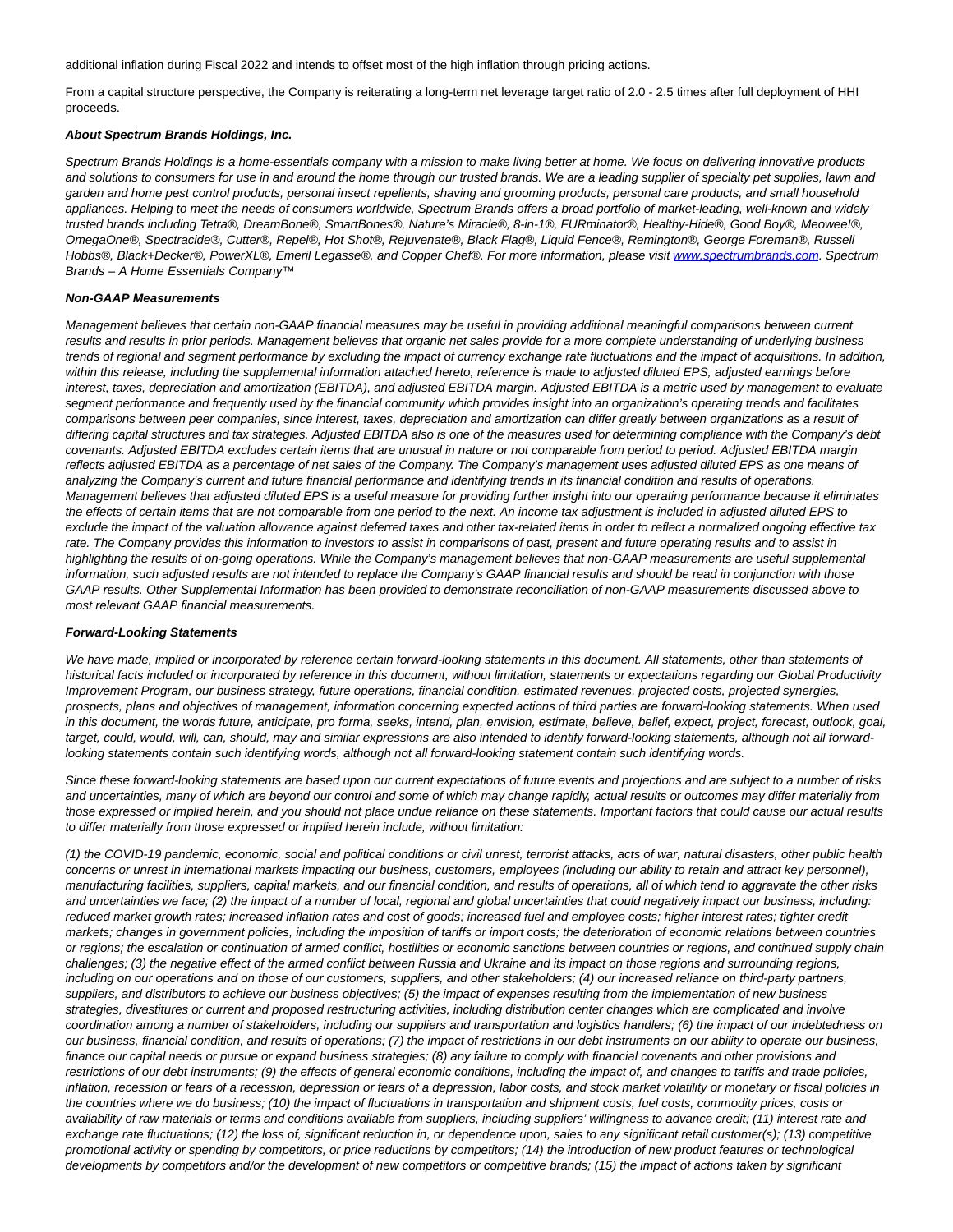stockholders; (16) changes in consumer spending preferences and demand for our products, particularly in light of the COVID-19 pandemic and economic stress; (17) our ability to develop and successfully introduce new products, protect our intellectual property and avoid infringing the intellectual property of third parties; (18) our ability to successfully identify, implement, achieve and sustain productivity improvements (including our Global Productivity Improvement Program), cost efficiencies (including at our manufacturing and distribution operations), and cost savings; (19) the seasonal nature of sales of certain of our products; (20) the effects of climate change and unusual weather activity as well as our ability to respond to future natural disasters and pandemics and to meet our environmental, social and governance goals; (21) the cost and effect of unanticipated legal, tax or regulatory proceedings or new laws or regulations (including environmental, public health, and consumer protection regulations); (22) public perception regarding the safety of products that we manufacture and sell, including the potential for environmental liabilities, product liability claims, litigation and other claims related to products manufactured by us and third parties; (23) the impact of existing, pending or threatened litigation, government regulation or other requirements or operating standards applicable to our business; (24) the impact of cybersecurity breaches or our actual or perceived failure to protect company and personal data, including our failure to comply with new and increasingly complex global data privacy regulations; (25) changes in accounting policies applicable to our business; (26) our discretion to conduct, suspend or discontinue our share repurchase program (including our discretion to conduct purchases, if any, in a variety of manners including open-market purchases or privately negotiated transactions); (27) our ability to utilize net operating loss carry-forwards to offset tax liabilities from future taxable income; (28) our ability to consummate the announced Hardware and Home Improvement ("HHI") divestiture on the expected terms and within the anticipated time period, or at all, which is dependent on the parties' ability to satisfy certain closing conditions and our ability to realize the benefits of the transaction, including reducing the leverage of the Company, invest in the organic growth of the Company, fund any future acquisitions, return capital to shareholders, and/or maintain its quarterly dividends; (29) the risk that regulatory approvals that are required to complete the proposed HHI divestiture may not be realized, may take longer than expected or may impose adverse conditions; (30) our ability to successfully integrate the Tristar Business into the Company's Home and Personal Care business and realize the benefits of this acquisition; (31) our ability to separate the Company's Home and Personal Care business and create an independent Global Appliances business on expected terms, and within the anticipated time period, or at all, and to realize the potential benefits of such business; (32) our ability to create a pure play company composed of our Global Pet Care and Home & Garden business and to realize the expected benefits of such creation, and within anticipated time period, or at all; (33) our ability to successfully implement further acquisitions or dispositions and the impact of any such transactions on our financial performance; (34) the unanticipated loss of key members of senior management and the transition of new members of our management teams to their new roles; and (35) the impact of economic, social and political conditions or civil unrest in the U.S. and other countries.

Some of the above-mentioned factors are described in further detail in the sections entitled "Risk Factors" in our annual and quarterly reports, as applicable. You should assume the information appearing in this document is accurate only as of the date hereof, or as otherwise specified, as our business, financial condition, results of operations and prospects may have changed since such date. Except as required by applicable law, including the securities laws of the United States and the rules and regulations of the United States Securities and Exchange Commission, we undertake no obligation to publicly update or revise any forward-looking statement, whether as a result of new information, future events or otherwise, to reflect actual results or changes in factors or assumptions affecting such forward-looking statements.

## **SPECTRUM BRANDS HOLDINGS, INC.**

## **CONDENSED CONSOLIDATED STATEMENTS OF INCOME (Unaudited)**

|                                         |         |                                                         | Three Month Periods Ended Six Month Periods Ended |           |  |  |
|-----------------------------------------|---------|---------------------------------------------------------|---------------------------------------------------|-----------|--|--|
| (in millions, except per share amounts) |         | April 3, 2022 April 4, 2021 April 3, 2022 April 4, 2021 |                                                   |           |  |  |
| <b>Net Sales</b>                        | \$807.8 | \$760.3                                                 | \$1,565.0                                         | \$1,496.5 |  |  |
| Cost of goods sold                      | 551.0   | 498.0                                                   | 1,088.6                                           | 981.3     |  |  |
| Restructuring and related charges       | 1.2     | 1.3                                                     | 1.5                                               | 1.4       |  |  |
| Gross profit                            | 255.6   | 261.0                                                   | 474.9                                             | 513.8     |  |  |
| Selling                                 | 144.1   | 121.9                                                   | 280.1                                             | 236.6     |  |  |
| General and administrative              | 76.0    | 74.8                                                    | 143.6                                             | 152.5     |  |  |
| Research and development                | 8.2     | 7.8                                                     | 15.8                                              | 14.4      |  |  |
| Restructuring and related charges       | 15.2    | 3.0                                                     | 32.3                                              | 11.9      |  |  |
| Transaction related charges             | 20.2    | 8.2                                                     | 35.1                                              | 27.2      |  |  |
| Total operating expenses                | 263.7   | 215.7                                                   | 506.9                                             | 442.6     |  |  |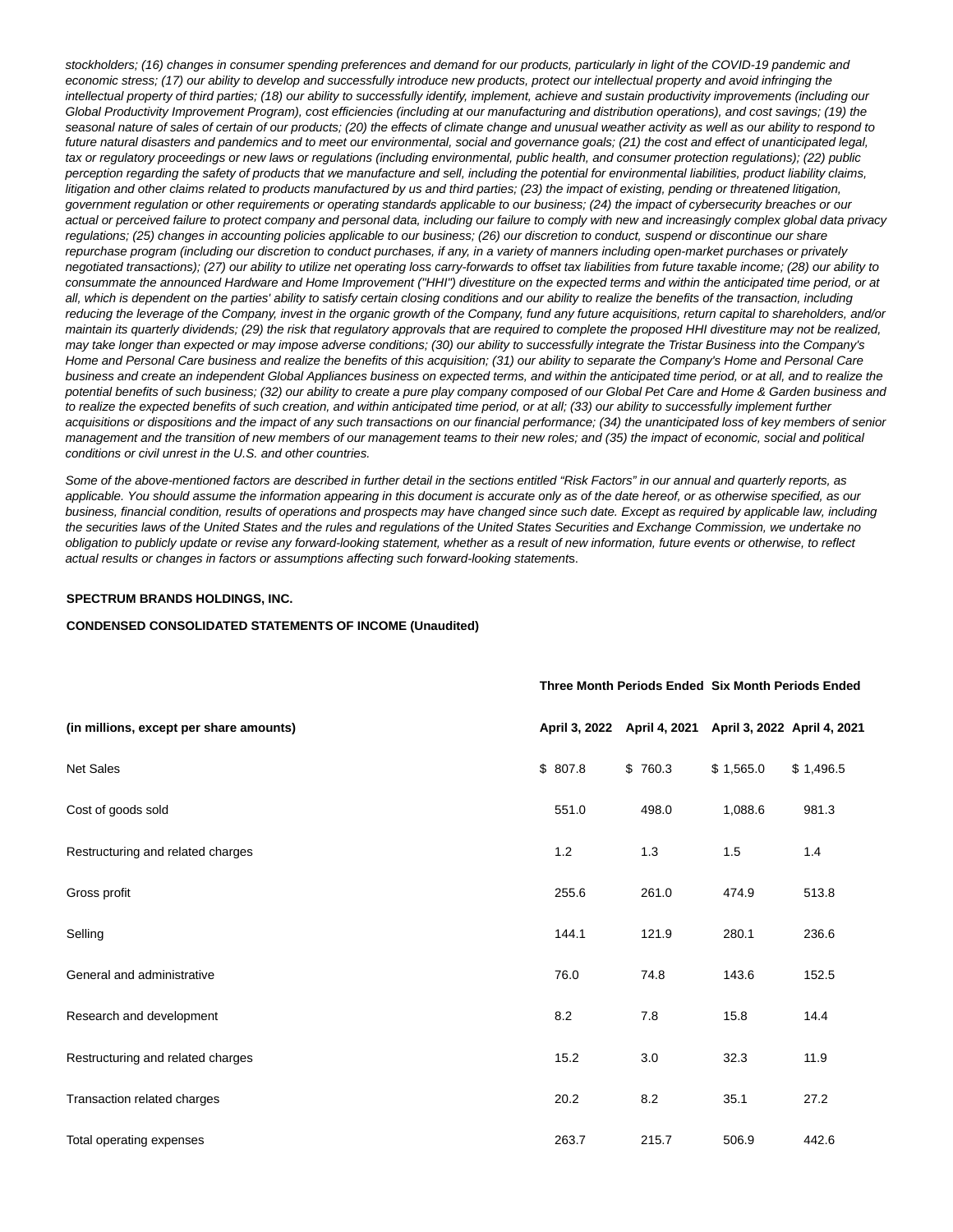| Operating (loss) income                                                                 | (8.1)     |           | 45.3         |               | (32.0)    |           |               | 71.2    |  |
|-----------------------------------------------------------------------------------------|-----------|-----------|--------------|---------------|-----------|-----------|---------------|---------|--|
| Interest expense                                                                        | 24.7      |           | 52.8         |               | 46.4      |           |               | 76.0    |  |
| Other non-operating income, net                                                         | (0.9)     | $\lambda$ | (2.2)        | $\lambda$     | (0.3)     | $\lambda$ |               | (11.1)  |  |
| (Loss) income from continuing operations before income taxes                            | (31.9)    | $\lambda$ | (5.3)        | $\lambda$     | (78.1)    | $\lambda$ |               | 6.3     |  |
| Income tax benefit                                                                      | (6.8)     | $\lambda$ | (0.7)        | $\lambda$     | (22.8)    | $\lambda$ |               | (4.8)   |  |
| Net (loss) income from continuing operations                                            | (25.1)    | $\lambda$ | (4.6)        | $\lambda$     | (55.3)    | $\lambda$ |               | 11.1    |  |
| Income from discontinued operations, net of tax                                         | 41.1      |           | 40.3         |               | 79.9      |           |               | 97.5    |  |
| Net income                                                                              | 16.0      |           | 35.7         |               | 24.6      |           |               | 108.6   |  |
| Net (loss) income from continuing operations attributable to non-controlling interest   |           |           | (0.9)        | $\lambda$     |           |           |               | 0.1     |  |
| Net income (loss) from discontinued operations attributable to non-controlling interest | 0.1       |           |              |               | 0.5       |           |               | (0.2)   |  |
| Net income attributable to controlling interest                                         | \$15.9    |           | \$36.6       |               | \$24.1    |           |               | \$108.7 |  |
| Amounts attributable to controlling interest                                            |           |           |              |               |           |           |               |         |  |
| Net (loss) income from continuing operations attributable to controlling interest       | \$ (25.1) | $\lambda$ | \$<br>(3.7)  | $\lambda$     | \$ (55.3) |           | $\mathcal{L}$ | \$11.0  |  |
| Net income from discontinued operations attributable to controlling interest            | 41.0      |           | 40.3         |               | 79.4      |           |               | 97.7    |  |
| Net income attributable to controlling interest                                         | \$15.9    |           | \$36.6       |               | \$24.1    |           |               | \$108.7 |  |
| <b>Earnings Per Share</b>                                                               |           |           |              |               |           |           |               |         |  |
| Basic earnings per share from continuing operations                                     | \$ (0.61) | $\lambda$ | \$<br>(0.09) | $\mathcal{L}$ | \$ (1.35) |           | 30.26         |         |  |
| Basic earnings per share from discontinued operations                                   | 1.00      |           | 0.95         |               | 1.94      |           |               | 2.28    |  |
| Basic earnings per share                                                                | \$0.39    |           | \$0.86       |               | \$ 0.59   |           |               | \$2.54  |  |
| Diluted earnings per share from continuing operations                                   | \$ (0.61) |           | \$ (0.09)    | $\lambda$     | \$ (1.35) |           | 3.50.26       |         |  |
| Diluted earnings per share from discontinued operations                                 | 1.00      |           | 0.95         |               | 1.94      |           |               | 2.27    |  |
| Diluted earnings per share                                                              | \$0.39    |           | \$0.86       |               | \$ 0.59   |           |               | \$2.53  |  |
| <b>Weighted Average Shares Outstanding</b>                                              |           |           |              |               |           |           |               |         |  |
| Basic                                                                                   | 40.8      |           | 42.6         |               | 41.1      |           |               | 42.8    |  |
| Diluted                                                                                 | 40.8      |           | 42.6         |               | 41.1      |           |               | 43.0    |  |

# **SPECTRUM BRANDS HOLDINGS, INC.**

**CONDENSED CONSOLIDATED STATEMENTS OF CASH FLOW (Unaudited)**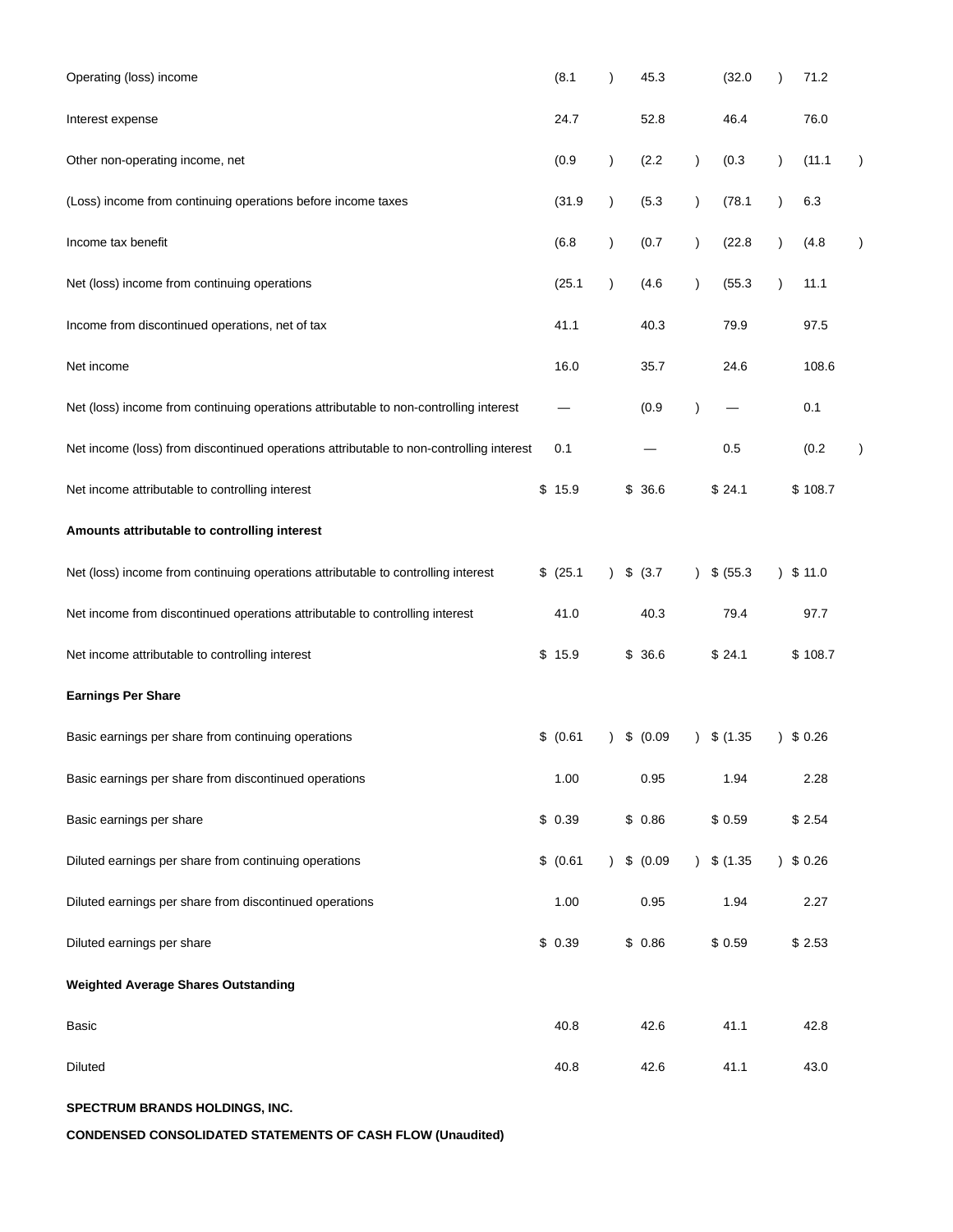|                                                                             |                          | <b>Six Month Periods Ended</b> |
|-----------------------------------------------------------------------------|--------------------------|--------------------------------|
| (in millions)                                                               |                          | April 3, 2022 April 4, 2021    |
| Cash flows from operating activities                                        |                          |                                |
| Net cash used by operating activities from continuing operations            | \$(212.2)                | $)$ \$ (107.1<br>$\lambda$     |
| Net cash provided by operating activities from discontinued operations      | 5.3                      | 27.3                           |
| Net cash used by operating activities                                       | (206.9)<br>$\lambda$     | (79.8)<br>$\lambda$            |
| Cash flows from investing activities                                        |                          |                                |
| Purchases of property, plant and equipment                                  | (24.3)<br>$\lambda$      | (16.6)<br>$\lambda$            |
| Proceeds from disposal of property, plant and equipment                     | 0.1                      |                                |
| Business acquisitions, net of cash acquired                                 | (314.3)<br>$\rightarrow$ | (129.8)<br>$\lambda$           |
| Proceeds from sale of equity investment                                     |                          | 73.1                           |
| Other investing activity                                                    | (0.1)<br>$\mathcal{L}$   | (0.3)<br>$\lambda$             |
| Net cash used by investing activities from continuing operations            | (338.6)<br>$\mathcal{L}$ | (73.6)<br>$\lambda$            |
| Net cash used by investing activities from discontinued operations          | (12.4)<br>$\lambda$      | (11.5)<br>$\lambda$            |
| Net cash used by investing activities                                       | (351.0)<br>$\lambda$     | (85.1)<br>$\lambda$            |
| Cash flows from financing activities                                        |                          |                                |
| Payment of debt                                                             | (6.5)<br>$\lambda$       | (879.6)<br>$\lambda$           |
| Proceeds from issuance of debt                                              | 775.0                    | 899.0                          |
| Payment of debt issuance costs                                              | (6.7)<br>$\mathcal{E}$   | (12.6)<br>$\lambda$            |
| Treasury stock purchases                                                    | (134.0)<br>$\lambda$     | (42.3)<br>$\lambda$            |
| Dividends paid to shareholders                                              | (34.4)<br>$\mathcal{E}$  | (35.7)<br>$\mathcal{C}$        |
| Share based award tax withholding payments, net of proceeds upon vesting    | (24.5<br>$\lambda$       | (7.2)<br>$\lambda$             |
| Other financing activity                                                    |                          | 0.3                            |
| Net cash provided (used) by financing activities from continuing operations | 568.9                    | (78.1)<br>$\lambda$            |
| Net cash used by financing activities from discontinued operations          | (2.2)<br>$\mathcal{E}$   | (2.0)<br>$\mathcal{C}$         |
| Net cash provided (used) by financing activities                            | 566.7                    | (80.1)<br>$\mathcal{C}$        |
| Effect of exchange rate changes on cash and cash equivalents                | (3.0)                    | 3.4                            |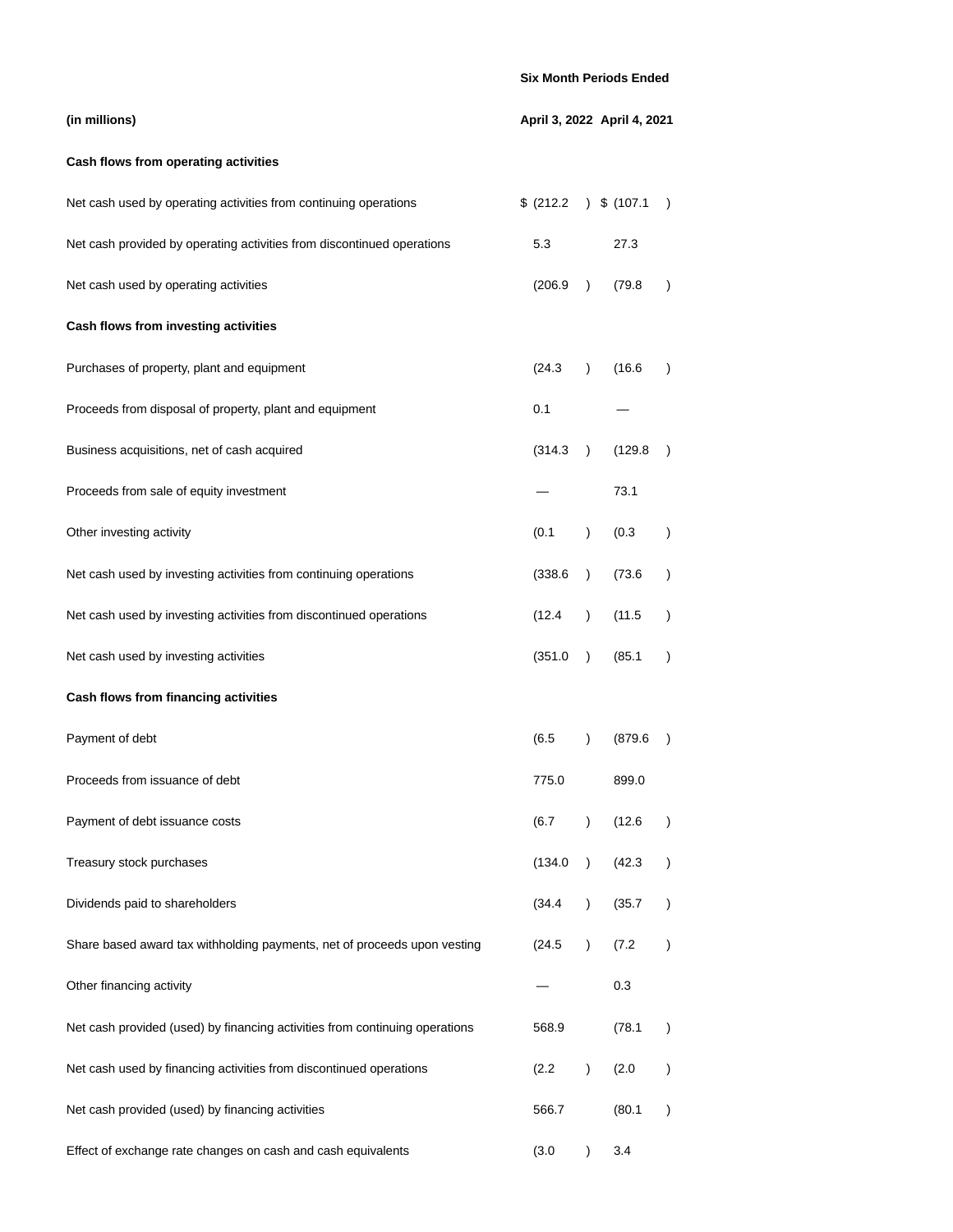| Net change in cash, cash equivalents and restricted cash in continuing operations | 5.8     | (241.6) |  |
|-----------------------------------------------------------------------------------|---------|---------|--|
| Cash, cash equivalents, and restricted cash, beginning of period                  | 190.0   | 533.8   |  |
| Cash, cash equivalents, and restricted cash, end of period                        | \$195.8 | \$292.2 |  |

# **SPECTRUM BRANDS HOLDINGS, INC.**

# **CONDENSED CONSOLIDATED STATEMENTS OF FINANCIAL POSITION (Unaudited)**

| (in millions)                                 | April 3, 2022 | September 30, 2021 |  |  |
|-----------------------------------------------|---------------|--------------------|--|--|
| <b>Assets</b>                                 |               |                    |  |  |
| Cash and cash equivalents                     | \$193.7       | \$<br>187.9        |  |  |
| Trade receivables, net                        | 349.5         | 248.4              |  |  |
| Other receivables                             | 125.3         | 63.7               |  |  |
| Inventories                                   | 800.6         | 562.8              |  |  |
| Prepaid expenses and other current assets     | 54.9          | 40.8               |  |  |
| Current assets of business held for sale      | 1,919.8       | 1,810.0            |  |  |
| Total current assets                          | 3,443.8       | 2,913.6            |  |  |
| Property, plant and equipment, net            | 256.4         | 260.2              |  |  |
| Operating lease assets                        | 74.3          | 56.5               |  |  |
| Deferred charges and other                    | 80.7          | 38.8               |  |  |
| Goodwill                                      | 967.0         | 867.2              |  |  |
| Intangible assets, net                        | 1,263.7       | 1,204.1            |  |  |
| <b>Total assets</b>                           | \$ 6,085.9    | \$<br>5,340.4      |  |  |
| <b>Liabilities and Shareholders' Equity</b>   |               |                    |  |  |
| Current portion of long-term debt             | \$12.1        | \$<br>12.0         |  |  |
| Accounts payable                              | 522.2         | 388.6              |  |  |
| Accrued wages and salaries                    | 43.4          | 67.4               |  |  |
| Accrued interest                              | 15.7          | 29.9               |  |  |
| Other current liabilities                     | 235.0         | 211.9              |  |  |
| Current liabilities of business held for sale | 475.7         | 454.3              |  |  |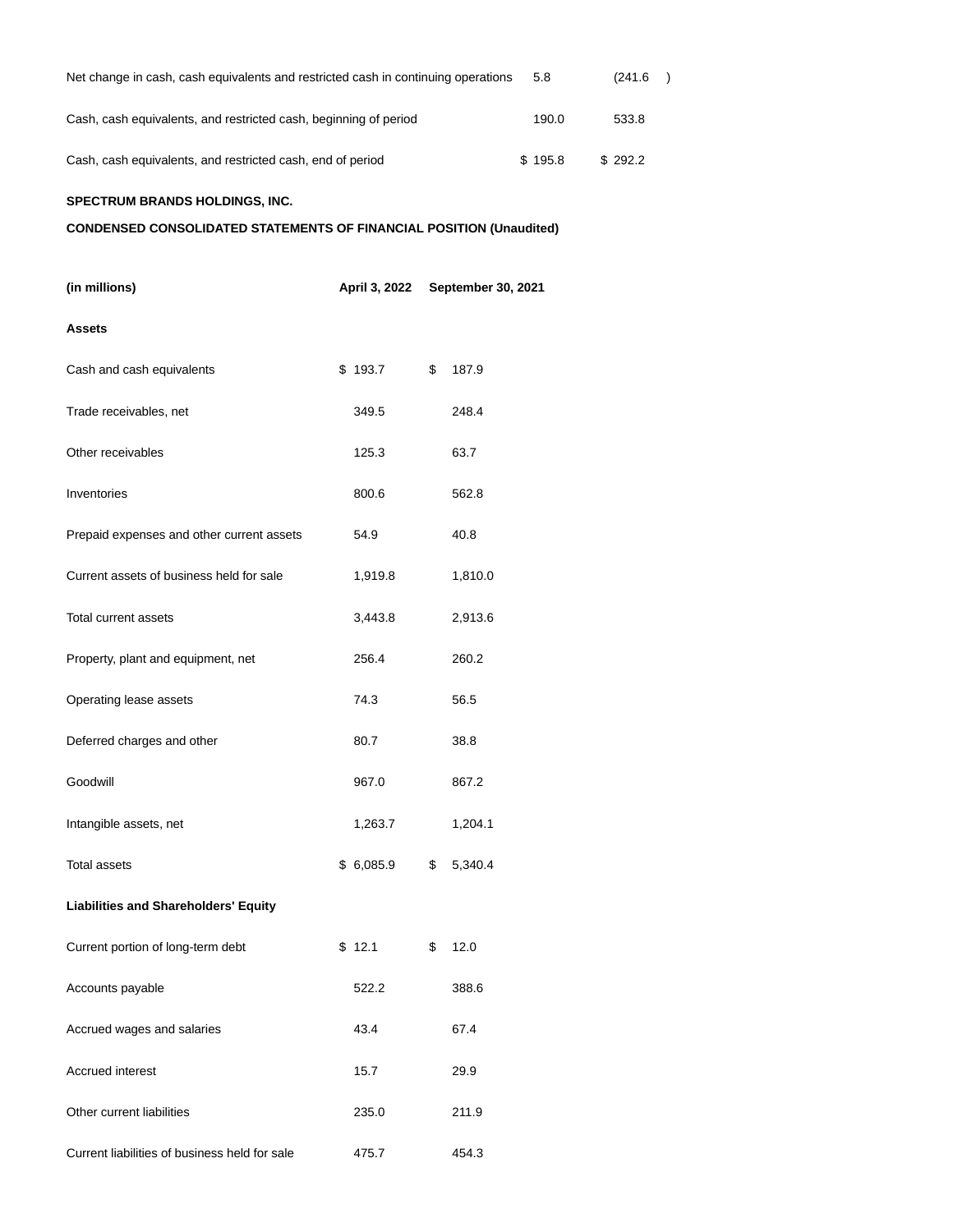| <b>Total current liabilities</b>       | 1,304.1   | 1,164.1       |
|----------------------------------------|-----------|---------------|
| Long-term debt, net of current portion | 3,236.3   | 2,494.3       |
| Long-term operating lease liabilities  | 48.1      | 44.5          |
| Deferred income taxes                  | 74.7      | 59.5          |
| Other long-term liabilities            | 94.1      | 99.0          |
| <b>Total liabilities</b>               | 4,757.3   | 3,861.4       |
| Shareholders' equity                   | 1,322.3   | 1,471.9       |
| Non-controlling interest               | 6.3       | 7.1           |
| Total equity                           | 1,328.6   | 1,479.0       |
| Total liabilities and equity           | \$6,085.9 | \$<br>5,340.4 |

## **SPECTRUM BRANDS HOLDINGS, INC. OTHER SUPPLEMENTAL INFORMATION (Unaudited)**

# **ADJUSTED DILUTED EPS**

We define adjusted diluted EPS as reported diluted EPS excluding the effect of one-time, non-recurring activity and volatility associated with our income tax expense. The Company believes that adjusted diluted EPS provides further insight and comparability in operating performance as it eliminates the effects of certain items that are not comparable from one period to the next. Adjustments to diluted EPS include the following:

- Restructuring and related charges consist of project costs associated with the restructuring initiatives across the Company's segments;
- Transaction related charges are attributable to costs from qualifying strategic transaction or business opportunities, including an acquisition or divestiture, whether or not consummated, subsequent integration related project costs, divestiture support and incremental separation costs.
- Incremental costs towards the SAP S/4 HANA ERP transformation to implement our enterprise-wide operating systems to SAP S/4 HANA on a global basis. This is a multi-year project that includes various costs, including software configuration and implementation costs that would be recognized as capital expenditures or deferred costs in accordance with applicable accounting policies, with certain costs recognized as operating expense associated with project development and management costs, and professional services with business partners engaged towards planning, design and business process review that would not qualify as software implementation costs. The Company has substantially completed the design phase of the project and is currently moving into the build phase;
- Unallocated shared costs associated with discontinued operations from certain shared and center-led administrative functions s the Company's business units excluded from income from discontinued operations as they are not a direct cost of the discontinued business but a result of indirect allocations, including but not limited to, information technology, human resources, finance and accounting, supply chain, and commercial operations. Amounts attributable to unallocated shared costs would be mitigated through subsequent strategic or restructuring initiatives, TSAs, elimination of extraneous costs, or re-allocations or absorption of existing continuing operations following the completed sale of the discontinued operations.
- Non-cash purchase accounting adjustments recognized in earnings from continuing operations subsequent to an acquisition, including, but not limited to, the costs attributable to the step-up in inventory value and the incremental value in ROU operating lease assets with below market rent, among others;
- Non-cash asset impairments or write-offs realized and recognized in earnings from continuing operations;
- Gains attributable to the Company's investment in Energizer common stock during the three and six month periods ended April 4, 2021. with such remaining shares sold in January 2021.
- Incremental reserves for non-recurring litigation or environmental remediation activity including the proposed settlement on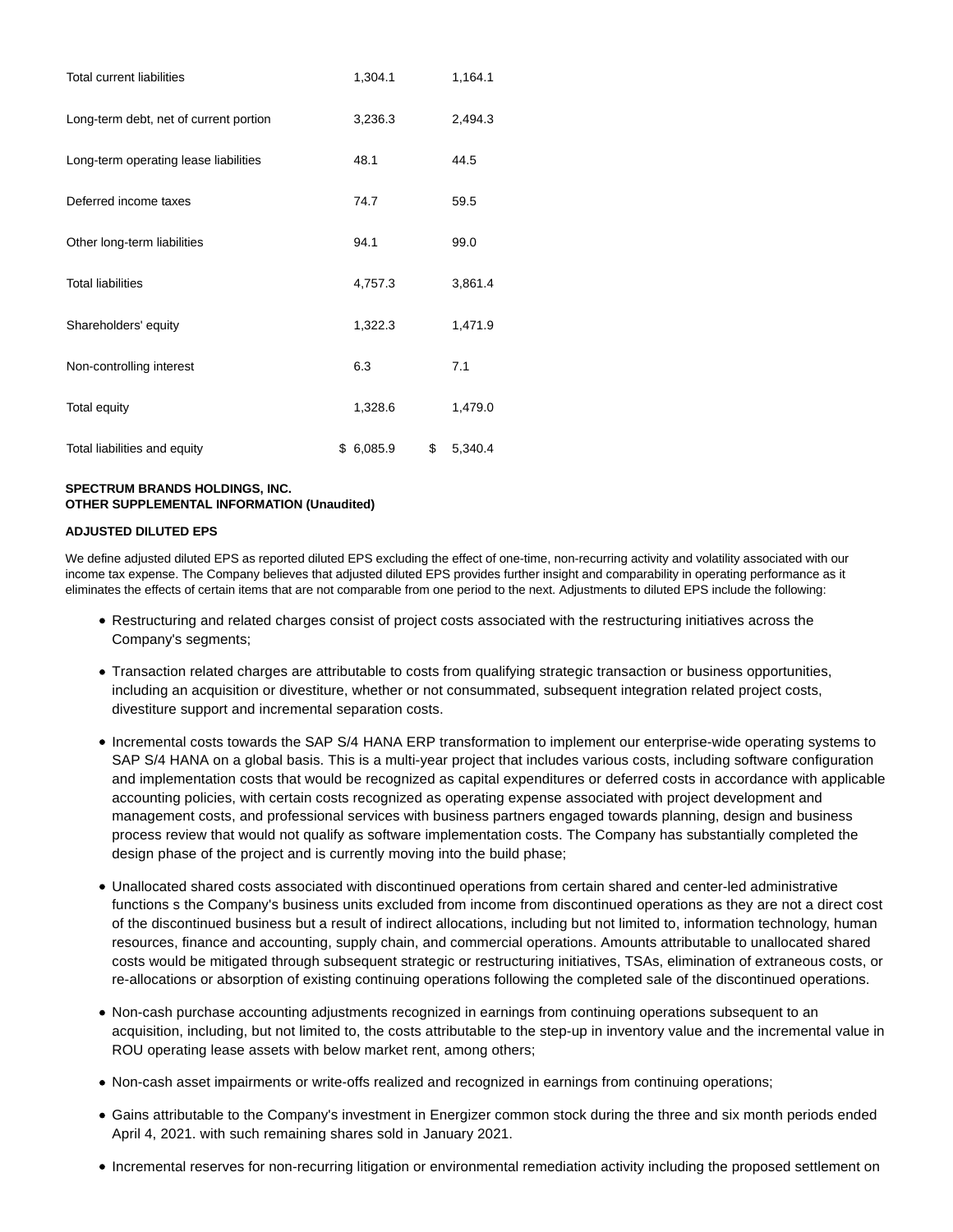outstanding litigation matters at our H&G division attributable to significant and unusual nonrecurring claims with no previous history or precedent recognized during the six month period ended April 4, 2021 and the subsequent remeasurement during the six month period ended April 3, 2022;

- Incremental costs realized under a three-year tolling agreement entered into with the buyer in consideration with the divestiture of the Coevorden Operations on March 29, 2020, for the continued production of dog and cat food products purchased to support the GPC commercial operations and distribution in Europe;
- Other adjustments are primarily attributable to (1) incremental trade spend reserves realized from the transition and integration of the Rejuvenate business into the H&G segment and the Company's systems and processes during the three and six month periods ended April 3, 2022, (1) incremental fines and penalties realized for delayed shipments attributable to the GPC distribution transition initiative during the three and six month periods ended April 3, 2022, and (2) costs associated with Salus they are not considered a component of the continuing commercial products company; and
- Income tax adjustment to diluted EPS is to exclude the impact of adjusting the valuation allowance against deferred taxes and other tax related items in order to reflect a normalized ongoing effective tax rate of 25.0% for the three and six month periods ended April 3, 2022 and April 4, 2021 based upon enacted corporate tax rate in the United States.

## **SPECTRUM BRANDS HOLDINGS, INC.**

## **OTHER SUPPLEMENTAL INFORMATION (Unaudited)**

## **ADJUSTED DILUTED EPS (continued)**

The following is a reconciliation of reported diluted EPS from continuing operations to adjusted diluted EPS from continuing operations for the three and six month periods ended April 3, 2022 and April 4, 2021.

|                                                     | <b>Three Month Periods Ended</b> |               |           |    |               | <b>Six Month Periods Ended</b> |    |               |               |    |               |  |
|-----------------------------------------------------|----------------------------------|---------------|-----------|----|---------------|--------------------------------|----|---------------|---------------|----|---------------|--|
|                                                     |                                  | April 3, 2022 |           |    | April 4, 2021 |                                |    | April 3, 2022 |               |    | April 4, 2021 |  |
| Diluted EPS from continuing operations, as reported | \$                               | (0.61)        | $\lambda$ | \$ | (0.09)        | $\lambda$                      | \$ | (1.35)        | $\lambda$     | \$ | 0.26          |  |
| Adjustments:                                        |                                  |               |           |    |               |                                |    |               |               |    |               |  |
| Restructuring and related charges                   |                                  | 0.40          |           |    | 0.10          |                                |    | 0.82          |               |    | 0.31          |  |
| Transaction related charges                         |                                  | 0.50          |           |    | 0.19          |                                |    | 0.86          |               |    | 0.63          |  |
| <b>Global ERP Transformation</b>                    |                                  | 0.08          |           |    |               |                                |    | 0.08          |               |    |               |  |
| Debt refinancing costs                              |                                  |               |           |    | 0.73          |                                |    |               |               |    | 0.73          |  |
| Unallocated shared costs                            |                                  | 0.17          |           |    | 0.16          |                                |    | 0.34          |               |    | 0.31          |  |
| Non-cash purchase accounting adjustments            |                                  | 0.09          |           |    | 0.06          |                                |    | 0.09          |               |    | 0.08          |  |
| Gain on Energizer investment                        |                                  |               |           |    | (0.02)        | $\lambda$                      |    |               |               |    | (0.16)        |  |
| Coevorden tolling related charges                   |                                  | 0.04          |           |    | 0.04          |                                |    | 0.07          |               |    | 0.07          |  |
| Legal and environmental remediation reserves        |                                  |               |           |    |               |                                |    | (0.01)        | $\mathcal{E}$ |    | 0.14          |  |
| Other                                               |                                  | 0.04          |           |    |               |                                |    | 0.11          |               |    |               |  |
| Income tax adjustment                               |                                  | (0.30)        |           |    | (0.30)        |                                |    | (0.67)        | $\lambda$     |    | (0.68)        |  |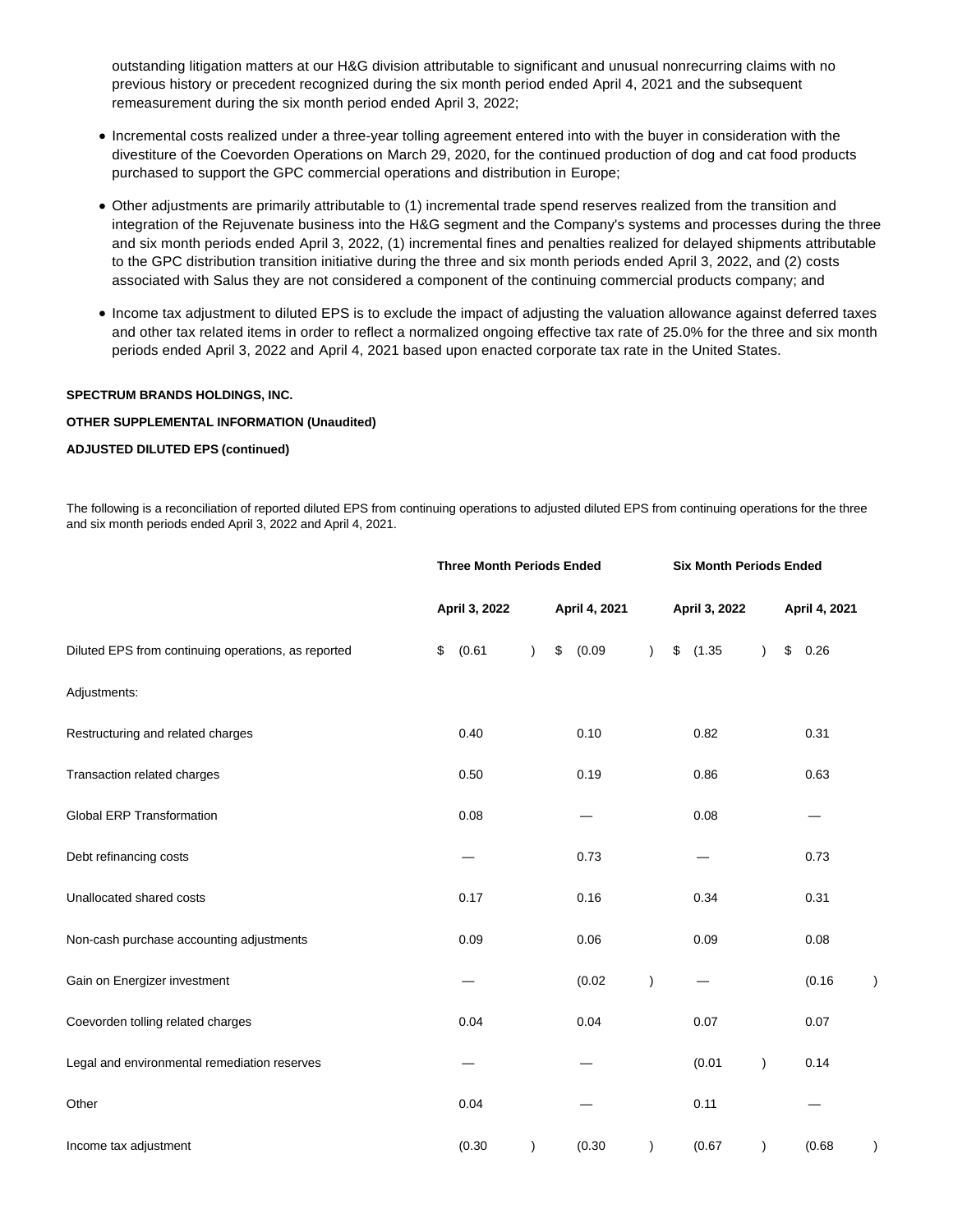| Total adjustments                                   | .02  | 0.96 | .69    | 1.43 |
|-----------------------------------------------------|------|------|--------|------|
| Diluted EPS from continuing operations, as adjusted | 0.41 | 0.87 | \$0.34 | 1.69 |

The following summarizes restructuring and related charges for the three and six month periods ended April 3, 2022 and April 4, 2021:

|                                         | <b>Three Month Periods Ended</b> |               | <b>Six Month Periods Ended</b> |               |    |               |  |  |  |
|-----------------------------------------|----------------------------------|---------------|--------------------------------|---------------|----|---------------|--|--|--|
| (in millions)                           | April 3, 2022                    | April 4, 2021 |                                | April 3, 2022 |    | April 4, 2021 |  |  |  |
| Global productivity improvement program | \$<br>2.3                        | \$<br>1.9     | \$                             | 4.1           | \$ | 10.9          |  |  |  |
| <b>GPC</b> distribution transition      | 5.6                              |               |                                | 15.9          |    |               |  |  |  |
| Other restructuring activities          | 8.5                              | 2.4           |                                | 13.8          |    | 2.4           |  |  |  |
| Total restructuring and related charges | \$<br>16.4                       | \$<br>4.3     | \$                             | 33.8          | \$ | 13.3          |  |  |  |

The following summarizes transaction related charges for the three and six month periods ended April 3, 2022 and April 4, 2021:

|                                        | <b>Three Month Periods Ended</b> |               | <b>Six Month Periods Ended</b> |               |
|----------------------------------------|----------------------------------|---------------|--------------------------------|---------------|
| (in millions)                          | April 3, 2022                    | April 4, 2021 | April 3, 2022                  | April 4, 2021 |
| Tristar acquisition and integration    | \$<br>12.7                       | \$            | \$<br>14.4                     | \$            |
| HHI divestiture and separation         | 1.2                              |               | 5.5                            |               |
| Rejuvenate acquisition and integration | 2.0                              |               | 6.3                            |               |
| Armitage acquisition and integration   | 0.5                              | 2.0           | 1.2                            | 6.8           |
| Other                                  | 3.8                              | 6.2           | 7.7                            | 20.4          |
| Total transaction related charges      | \$<br>20.2                       | \$<br>8.2     | \$<br>35.1                     | \$<br>27.2    |

## **SPECTRUM BRANDS HOLDINGS, INC. OTHER SUPPLEMENTAL INFORMATION (Unaudited)**

# **NET SALES AND ORGANIC NET SALES**

The following is a summary of net sales by segment for the three and six month periods ended April 3, 2022 and April 4, 2021:

|                                                              |    | <b>Three Month Periods Ended</b> |     |         |  |             |  | <b>Six Month Periods Ended</b>       |           |            |
|--------------------------------------------------------------|----|----------------------------------|-----|---------|--|-------------|--|--------------------------------------|-----------|------------|
| (in millions, except %) April 3, 2022 April 4, 2021 Variance |    |                                  |     |         |  |             |  | April 3, 2022 April 4, 2021 Variance |           |            |
| <b>HPC</b>                                                   |    | \$316.1                          |     | \$297.9 |  |             |  | $$18.2$ 6.1 % \$ 695.8               | \$676.4   | \$19.42.9% |
| <b>GPC</b>                                                   |    | 295.1                            |     | 293.6   |  | $1.5$ 0.5 % |  | 597.3                                | 569.1     | 28.25.0%   |
| H&G                                                          |    | 196.6                            |     | 168.8   |  | 27.8 16.5%  |  | 271.9                                | 251.0     | 20.98.3%   |
| <b>Net Sales</b>                                             | S. | 807.8                            | \$. | 760.3   |  |             |  | 47.5 6.2 % \$ 1.565.0                | \$1.496.5 | 68.54.6%   |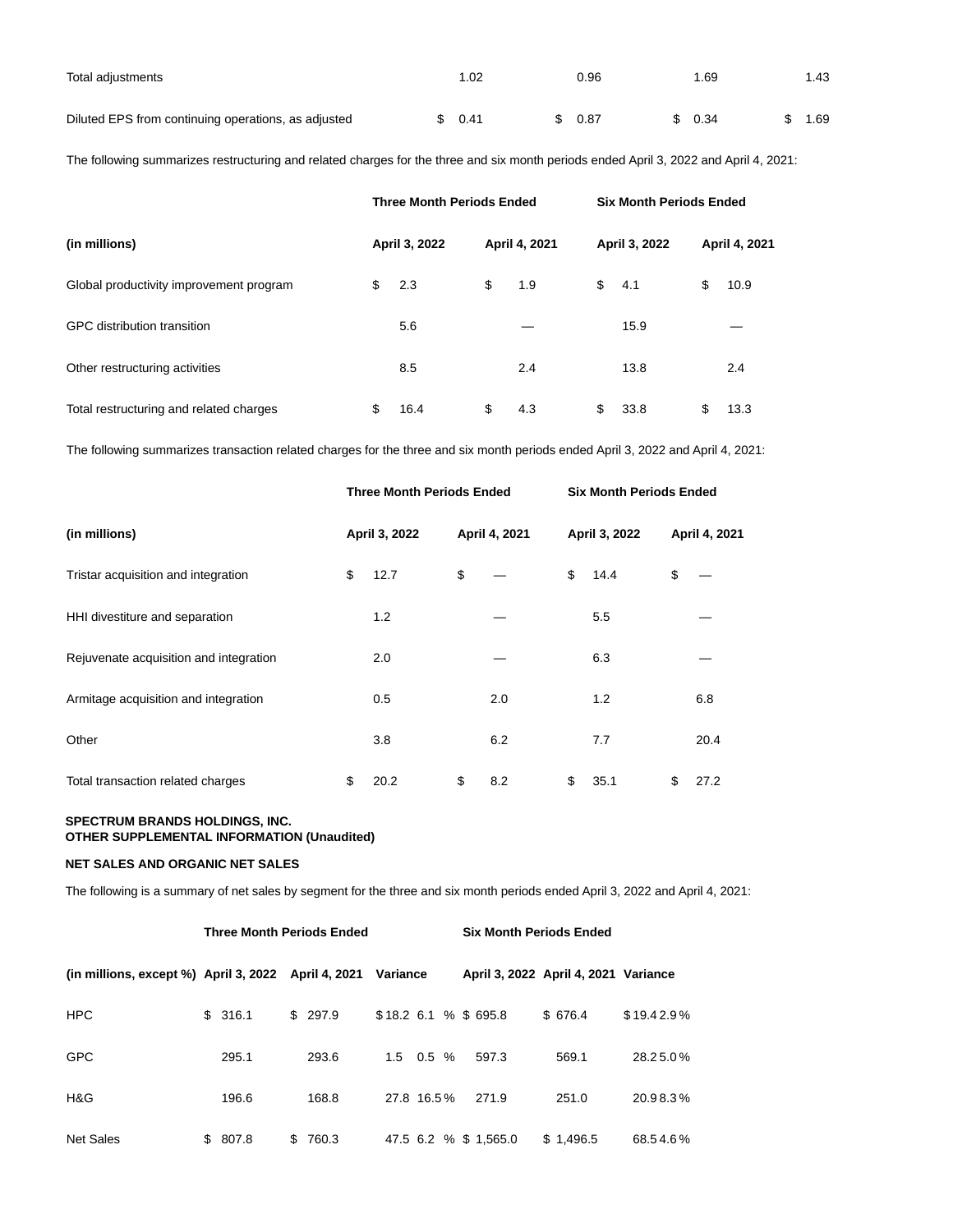We define organic net sales as reported net sales excluding the effect of changes in foreign currency exchange rates and acquisitions. We believe this non-GAAP measure provides useful information to investors because it reflects regional and operating segment performance from our activities without the effect of changes in currency exchange rate and/or acquisitions. We use organic net sales as one measure to monitor and evaluate our regional and segment performance. Organic growth is calculated by comparing organic net sales to reported net sales in the prior year. The effect of changes in currency exchange rates is determined by translating the period's net sales using the currency exchange rates that were in effect during the prior period. Net sales are attributed to the geographic regions based on the country of destination. We exclude net sales from acquired businesses in the current year for which there are no comparable sales in the prior period. The following is a reconciliation of reported sales to organic sales for the three and six month period ended April 3, 2022 compared to reported net sales for the three and six month periods ended April 4, 2021:

## **April 3, 2022**

| <b>Three Month Periods Ended</b><br>(in millions, except %) |         | <b>Effect of</b><br><b>Currency</b> |     | <b>Net Sales Excluding</b><br>Net Sales Changes in Effect of Changes in<br>Currency | <b>Effect of</b><br><b>Acquisitions Sales</b> |  | <b>Organic Net Net Sales</b> | April 4, 2021 | Variance |                  |
|-------------------------------------------------------------|---------|-------------------------------------|-----|-------------------------------------------------------------------------------------|-----------------------------------------------|--|------------------------------|---------------|----------|------------------|
| <b>HPC</b>                                                  | \$316.1 | \$11.4                              | \$  | 327.5                                                                               | \$ (35.8)                                     |  | \$291.7                      | \$297.9       |          | \$ (6.2) (2.1) % |
| <b>GPC</b>                                                  | 295.1   | 5.6                                 |     | 300.7                                                                               |                                               |  | 300.7                        | 293.6         | 7.1      | 2.4%             |
| H&G                                                         | 196.6   |                                     |     | 196.6                                                                               | (13.3)                                        |  | 183.3                        | 168.8         |          | 14.5 8.6 %       |
| Total                                                       | \$807.8 | \$.<br>17.0                         | \$. | 824.8                                                                               | \$ (49.1)                                     |  | \$775.7                      | \$760.3       |          | 15.4 2.0 %       |

## **April 3, 2022**

| <b>Six Month Periods Ended</b><br>(in millions, except %) |                    | <b>Effect of</b><br><b>Currency</b> |     | <b>Net Sales Excluding</b><br>Net Sales Changes in Effect of Changes in<br>Currency | <b>Effect of</b><br><b>Acquisitions Sales</b> | <b>Organic Net Net Sales</b> | April 4, 2021 |       | Variance    |         |  |
|-----------------------------------------------------------|--------------------|-------------------------------------|-----|-------------------------------------------------------------------------------------|-----------------------------------------------|------------------------------|---------------|-------|-------------|---------|--|
| <b>HPC</b>                                                | \$695.8            | \$16.4                              |     | \$712.2                                                                             | \$ (35.8)                                     | \$676.4                      | \$676.4       | $s -$ |             | $-$ %   |  |
| <b>GPC</b>                                                | 597.3              | 7.8                                 |     | 605.1                                                                               | (8.8)                                         | 596.3                        | 569.1         |       | 27.2 4.8 %  |         |  |
| H&G                                                       | 271.9              |                                     |     | 271.9                                                                               | (21.1)                                        | 250.8                        | 251.0         |       | (0.2)(0.1)% |         |  |
| Total                                                     | $$1,565.0$ \$ 24.2 |                                     | \$. | 1,589.2                                                                             | \$ (65.7)                                     | \$1,523.5                    | \$1,496.5     |       | \$27.0      | 1.8 $%$ |  |

## **SPECTRUM BRANDS HOLDINGS, INC. OTHER SUPPLEMENTAL INFORMATION (Unaudited)**

## **ADJUSTED EBITDA AND ADJUSTED EBITDA MARGIN**

Adjusted EBITDA (Earnings Before Interest, Taxes, Depreciation, Amortization) is a non-GAAP metric used by management that we believe provides useful information to investors because it reflects ongoing operating performance and trends of our segments excluding certain non-cash based expenses and/or non-recurring items during each of the comparable periods and facilitates comparisons between peer companies since interest, taxes, depreciation and amortization can differ greatly between organizations as a result of differing capital structures and tax strategies. Further, adjusted EBITDA is a measure used for determining the Company's debt covenant. EBITDA is calculated by excluding the Company's income tax expense, interest expense, depreciation expense and amortization expense (from intangible assets) from net income. Adjusted EBITDA further excludes the following:

- Stock based compensation costs consist of costs associated with long-term incentive compensation arrangements that generally consist of non-cash, stock-based compensation. During the six month period ended April 4, 2021 compensation costs included incentive bridge awards previously issued due to changes in the Company's LTIP that allowed for cash based payment upon employee election but do not qualify for shared-based compensation, which were fully vested in November 2020;
- Restructuring and related charges consist of project costs associated with the restructuring initiatives across the Company's segments;
- Transaction related charges are attributable to costs from qualifying strategic transaction or business opportunities, including an acquisition or divestiture, whether or not consummated, subsequent integration related project costs,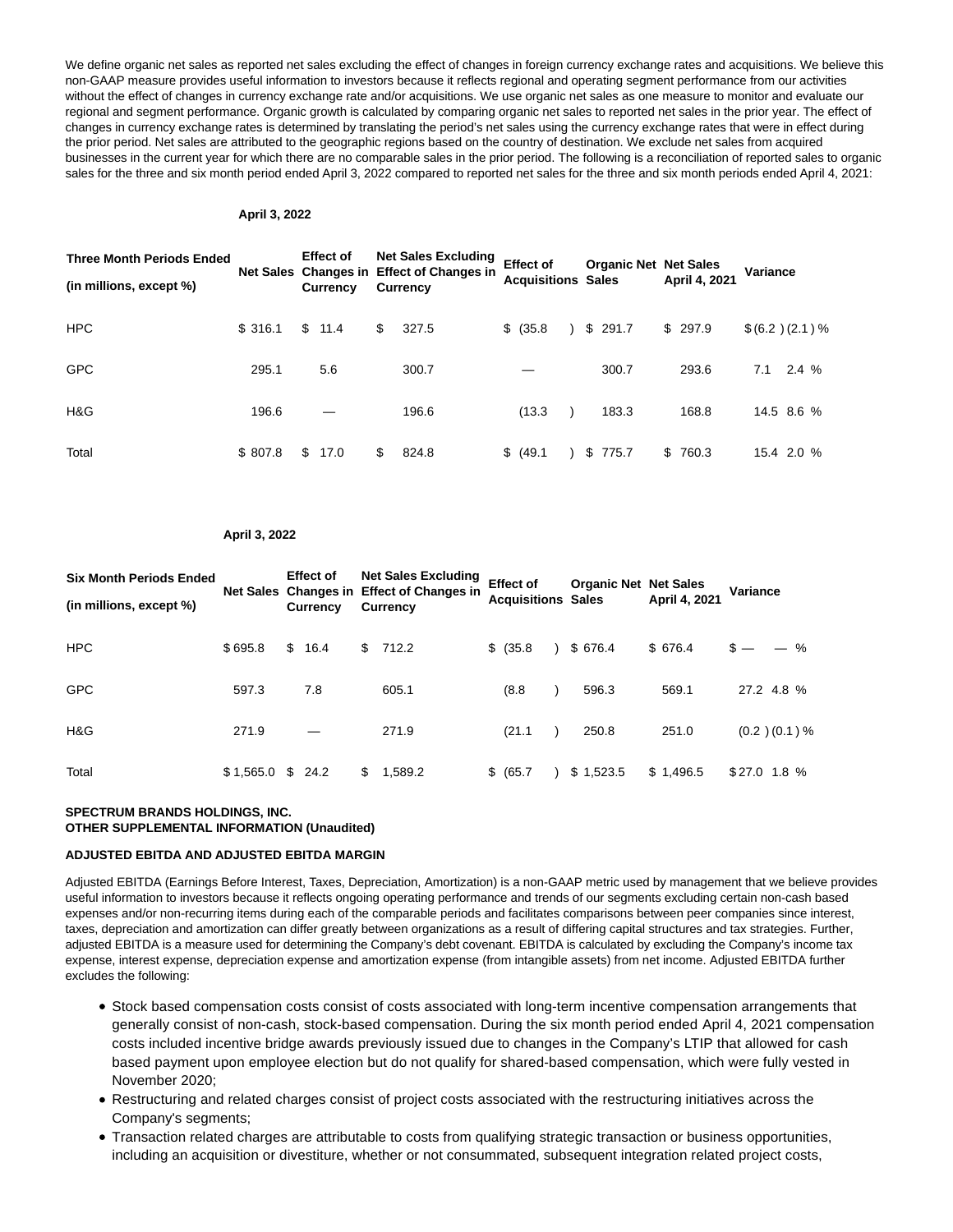divestiture support and incremental separation costs;

- Incremental costs towards the SAP S/4 HANA ERP transformation to implement our enterprise-wide operating systems to  $\bullet$ SAP S/4 HANA on a global basis. This is a multi-year project that includes various costs, including software configuration and implementation costs that would be recognized as capital expenditures or deferred costs in accordance with applicable accounting policies, with certain costs recognized as operating expense associated with project development and management costs, and professional services with business partners engaged towards planning, design and business process review that would not qualify as software implementation costs. The Company has substantially completed the design phase of the project and is currently moving into the build phase;
- Unallocated shared costs associated with discontinued operations from certain shared and center-led administrative functions s the Company's business units excluded from income from discontinued operations as they are not a direct cost of the discontinued business but a result of indirect allocations, including but not limited to, information technology, human resources, finance and accounting, supply chain, and commercial operations. Amounts attributable to unallocated shared costs would be mitigated through subsequent strategic or restructuring initiatives, TSAs, elimination of extraneous costs, or re-allocations or absorption of existing continuing operations following the completed sale of the discontinued operations.
- Non-cash purchase accounting adjustments recognized in earnings from continuing operations subsequent to an acquisition, including, but not limited to, the costs attributable to the step-up in inventory value and the incremental value in ROU operating lease assets with below market rent, among others;
- Non-cash asset impairments or write-offs realized and recognized in earnings from continuing operations;
- Gains attributable to the Company's investment in Energizer common stock during the three and six month periods ended April 4, 2021. with such remaining shares sold in January 2021.
- Incremental reserves for non-recurring litigation or environmental remediation activity including the proposed settlement on outstanding litigation matters at our H&G division attributable to significant and unusual nonrecurring claims with no previous history or precedent recognized during the six month period ended April 4, 2021 and the subsequent remeasurement during the six month period ended April 3, 2022;
- Incremental costs realized under a three-year tolling agreement entered into with the buyer in consideration with the divestiture of the Coevorden Operations on March 29, 2020, for the continued production of dog and cat food products purchased to support the GPC commercial operations and distribution in Europe; and
- Other adjustments are primarily attributable to (1) incremental trade spend reserves realized from the transition and integration of the Rejuvenate business into the H&G segment and the Company's systems and processes during the three and six month periods ended April 3, 2022, (2) incremental fines and penalties realized for delayed shipments attributable to the GPC distribution transition initiative during the three and six month periods ended April 3, 2022, and (3) costs associated with Salus as they are not considered a component of the continuing commercial products company.

Adjusted EBITDA margin is calculated as adjusted EBITDA as a percentage of reported net sales for the respective periods.

## **SPECTRUM BRANDS HOLDINGS, INC. OTHER SUPPLEMENTAL INFORMATION (Unaudited)**

## **ADJUSTED EBITDA AND ADJUSTED EBITDA MARGIN (continued)**

The following is a reonciliation of reported net income (loss) from continuing operations to adjusted EBITDA for the three month periods ended April 3, 2022 and April 4, 2021, and calculation of adjusted EBITDA margin for each of the respective periods.

| Three Month Period Ended April 3, 2022<br>(in millions, except %) | <b>HPC</b> | <b>GPC</b> | H&G    |           | <b>Corporate Consolidated</b> |
|-------------------------------------------------------------------|------------|------------|--------|-----------|-------------------------------|
| Net (loss) income from continuing operations $$(19.1)$            |            | \$19.0     | \$30.4 | \$ (55.4) | $$^{(25.1)}$                  |
| Income tax benefit                                                |            |            |        | (6.8)     | (6.8)                         |
| Interest expense                                                  |            |            |        | 24.7      | 24.7                          |
| Depreciation and amortization                                     | 8.1        | 9.3        | 4.7    | 3.6       | 25.7                          |
| <b>EBITDA</b>                                                     | (11.0)     | 28.3       | 35.1   | (33.9)    | 18.5                          |
| Share and incentive based compensation                            |            |            |        | 6.6       | 6.6                           |
| Restructuring and related charges                                 | 3.7        | 8.2        |        | 4.5       | 16.4                          |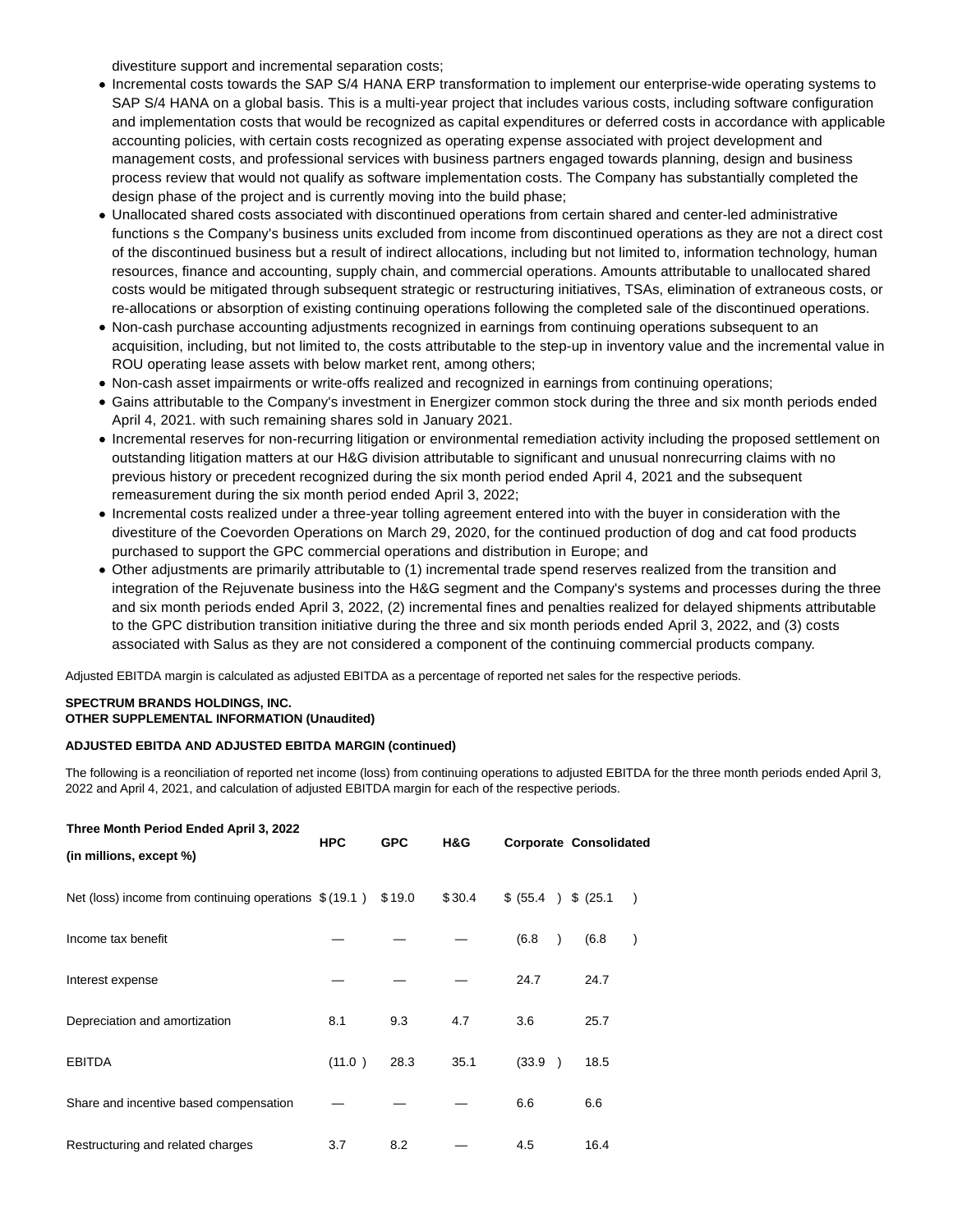| Transaction related charges              | 14.4     | 1.2     | 1.9     | 2.7      | 20.2    |   |
|------------------------------------------|----------|---------|---------|----------|---------|---|
| <b>Global ERP Transformation</b>         |          |         |         | 3.2      | 3.2     |   |
| Unallocated shared costs                 |          |         |         | 6.9      | 6.9     |   |
| Non-cash purchase accounting adjustments | 3.5      |         |         |          | 3.5     |   |
| Coevorden tolling related charges        |          | 1.5     |         |          | 1.5     |   |
| Other                                    |          | 1.4     | 0.7     | 0.1      | 2.2     |   |
| <b>Adjusted EBITDA</b>                   | \$10.6   | \$40.6  | \$37.7  | \$ (9.9) | 3579.0  |   |
| <b>Net Sales</b>                         | \$316.1  | \$295.1 | \$196.6 | $s -$    | \$807.8 |   |
| Adjusted EBITDA Margin                   | 3.4<br>% | 13.8 %  | 19.2 %  |          | 9.8     | % |

| Three Month Period Ended April 4, 2021              | <b>HPC</b> | <b>GPC</b> | H&G     | <b>Corporate Consolidated</b> |          |               |
|-----------------------------------------------------|------------|------------|---------|-------------------------------|----------|---------------|
| (in millions, except %)                             |            |            |         |                               |          |               |
| Net income (loss) from continuing operations \$11.0 |            | \$38.7     | \$29.9  | \$ (84.2)                     | \$ (4.6) | $\lambda$     |
| Income tax benefit                                  |            |            |         | (0.7)                         | (0.7)    | $\mathcal{E}$ |
| Interest expense                                    |            |            |         | 52.8                          | 52.8     |               |
| Depreciation and amortization                       | 11.8       | 9.6        | 4.9     | 3.9                           | 30.2     |               |
| <b>EBITDA</b>                                       | 22.8       | 48.3       | 34.8    | (28.2)                        | 77.7     |               |
| Share and incentive based compensation              |            |            |         | 7.2                           | 7.2      |               |
| Restructuring and related charges                   | 1.5        | 0.6        |         | 2.2                           | 4.3      |               |
| Transaction related charges                         | 1.1        | 2.6        |         | 4.5                           | 8.2      |               |
| Unallocated shared costs                            |            |            |         | 6.7                           | 6.7      |               |
| Non-cash purchase accounting adjustments            |            | 2.6        |         |                               | 2.6      |               |
| Gain on Energizer investment                        |            |            |         | (0.9)<br>$\rightarrow$        | (0.9)    | $\lambda$     |
| Coevorden tolling related charges                   |            | 1.5        |         |                               | 1.5      |               |
| Other                                               |            |            |         | 0.2                           | 0.2      |               |
| Adjusted EBITDA                                     | \$25.4     | \$55.6     | \$34.8  | \$ (8.3)                      | \$107.5  |               |
| <b>Net Sales</b>                                    | \$297.9    | \$293.6    | \$168.8 | $s -$                         | \$760.3  |               |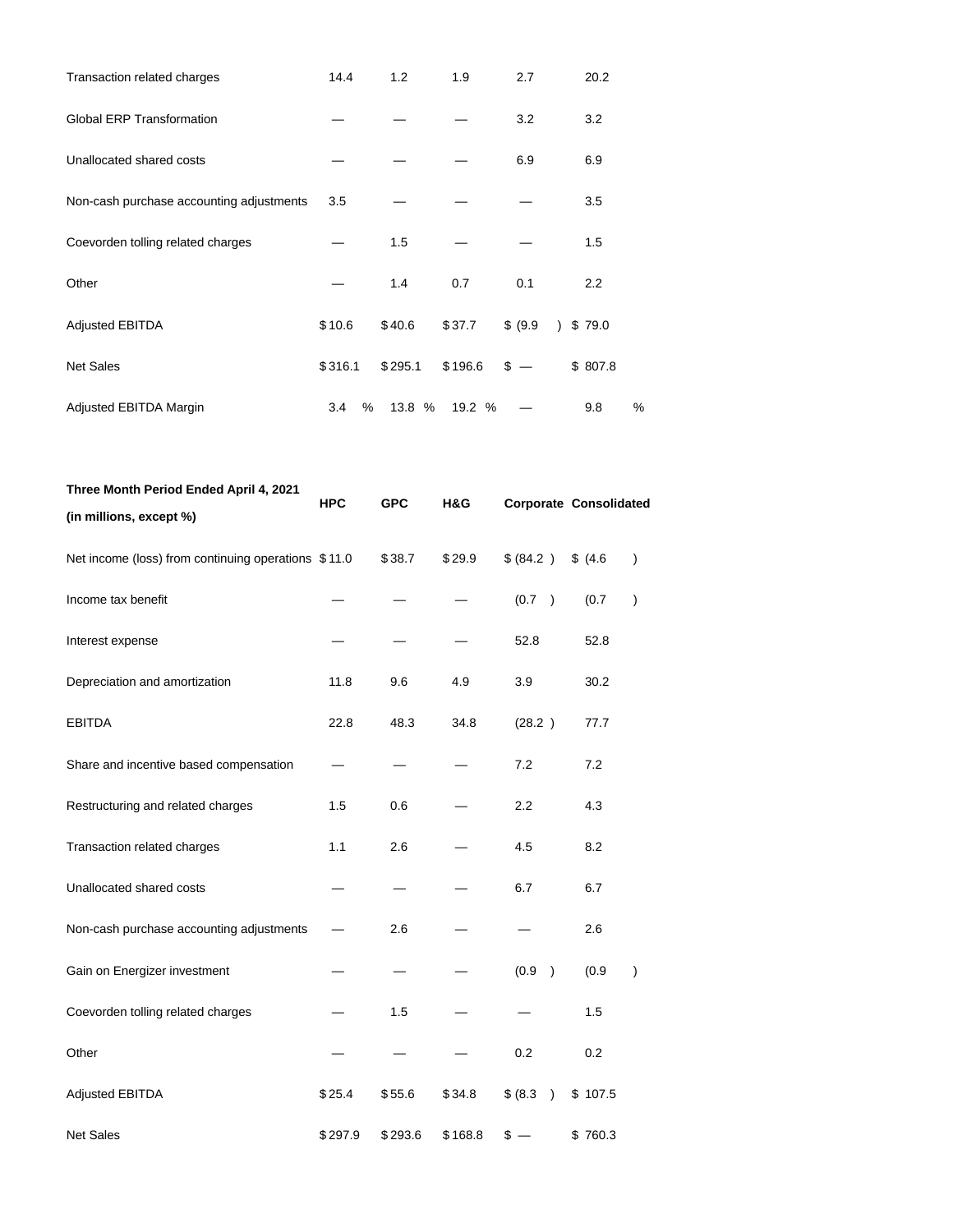# **SPECTRUM BRANDS HOLDINGS, INC. OTHER SUPPLEMENTAL INFORMATION (Unaudited)**

# **ADJUSTED EBITDA AND ADJUSTED EBITDA MARGIN (continued)**

The following is a reconciliation of reported net income (loss) to adjusted EBITDA for the six month periods ended April 3, 2022 and April 4, 2021, including the calculation of adjusted EBITDA margin for each of the respective periods.

| Six Month Period Ended April 3, 2022<br>(in millions, except %) | <b>HPC</b>  | <b>GPC</b> | H&G     | <b>Corporate Consolidated</b> |              |               |
|-----------------------------------------------------------------|-------------|------------|---------|-------------------------------|--------------|---------------|
| Net income (loss) from continuing operations                    | $s -$       | \$30.6     | \$14.6  | \$ (100.5 ) \$ (55.3)         |              | $\lambda$     |
| Income tax benefit                                              |             |            |         | (22.8)<br>$\lambda$           | (22.8)       | $\lambda$     |
| Interest expense                                                |             |            |         | 46.4                          | 46.4         |               |
| Depreciation and amortization                                   | 15.8        | 18.6       | 9.3     | 7.4                           | 51.1         |               |
| <b>EBITDA</b>                                                   | 15.8        | 49.2       | 23.9    | (69.5)<br>$\lambda$           | 19.4         |               |
| Share and incentive based compensation                          |             |            |         | 12.2                          | 12.2         |               |
| Restructuring and related charges                               | 4.3         | 19.6       |         | 9.9                           | 33.8         |               |
| Transaction related charges                                     | 14.4        | 3.6        | 6.3     | 10.8                          | 35.1         |               |
| <b>Global ERP Transformation</b>                                |             |            |         | 3.2                           | 3.2          |               |
| Unallocated shared costs                                        |             |            |         | 13.8                          | 13.8         |               |
| Non-cash purchase accounting adjustments                        | 3.5         |            |         |                               | 3.5          |               |
| Legal and environmental remediation reserves                    |             |            | (0.5)   |                               | (0.5)        | $\mathcal{C}$ |
| Coevorden tolling related charges                               |             | 3.0        |         |                               | 3.0          |               |
| Other                                                           |             | 3.9        | 0.7     | 0.2                           | 4.8          |               |
| <b>Adjusted EBITDA</b>                                          | \$38.0      | \$79.3     | \$30.4  | \$(19.4)                      | $3 \t3128.3$ |               |
| <b>Net Sales</b>                                                | \$695.8     | \$597.3    | \$271.9 | $s -$                         | \$1,565.0    |               |
| Adjusted EBITDA Margin                                          | 5.5<br>$\%$ | 13.3 %     | 11.2 %  |                               | 8.2          | $\%$          |

| Six Month Period Ended April 4, 2021<br>(in millions, except %) | <b>HPC</b> | <b>GPC</b> | H&G    | <b>Corporate Consolidated</b> |  |
|-----------------------------------------------------------------|------------|------------|--------|-------------------------------|--|
| Net income (loss) from continuing operations                    | \$49.2     | \$72.7     | \$29.4 | $$(140.2)$ \$11.1             |  |